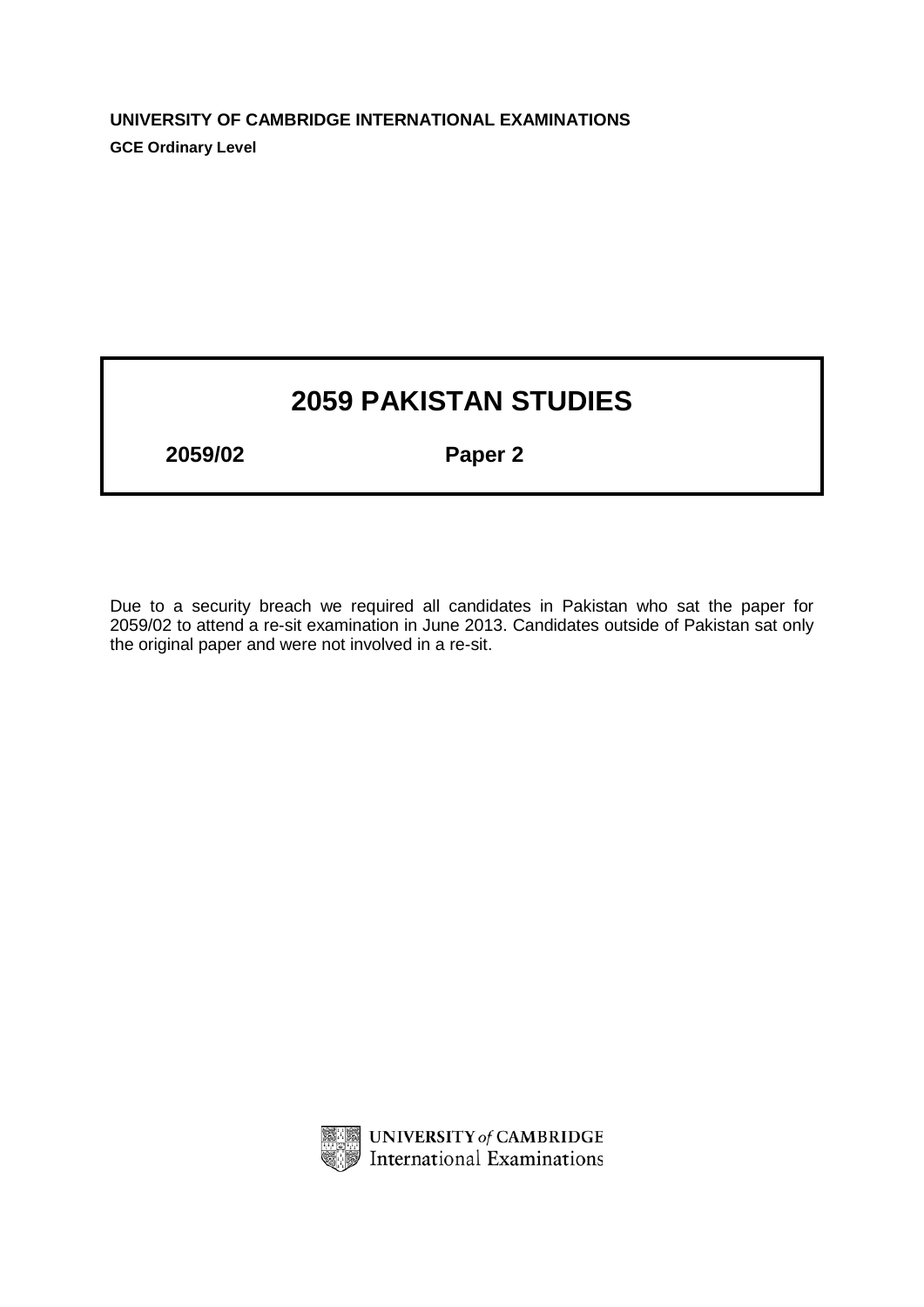

\*3487011560\*

### UNIVERSITY OF CAMBRIDGE INTERNATIONAL EXAMINATIONS General Certificate of Education Ordinary Level

| <b>CANDIDATE</b><br><b>NAME</b> |                                                    |                                   |                          |
|---------------------------------|----------------------------------------------------|-----------------------------------|--------------------------|
| <b>CENTRE</b><br><b>NUMBER</b>  |                                                    | <b>CANDIDATE</b><br><b>NUMBER</b> |                          |
| <b>PAKISTAN STUDIES</b>         | Paper 2 The Environment of Pakistan                |                                   | 2059/02<br>May/June 2013 |
| <b>Additional Materials:</b>    | Candidates answer on the Question Paper.<br>Insert |                                   | 1 hour 30 minutes        |

#### **READ THESE INSTRUCTIONS FIRST**

Write your Centre number, candidate number and name in the spaces provided. Write in dark blue or black pen. Do not use staples, paper clips, highlighters, glue or correction fluid. DO **NOT** WRITE IN ANY BARCODES.

Answer any **three** questions. The Insert contains Photograph A for Question 1, Photographs B, C and D for Question 3.

The Insert is **not** required by the Examiner. The number of marks is given in brackets [ ] at the end of each question or part question.

This document consists of **21** printed pages and **3** blank pages.

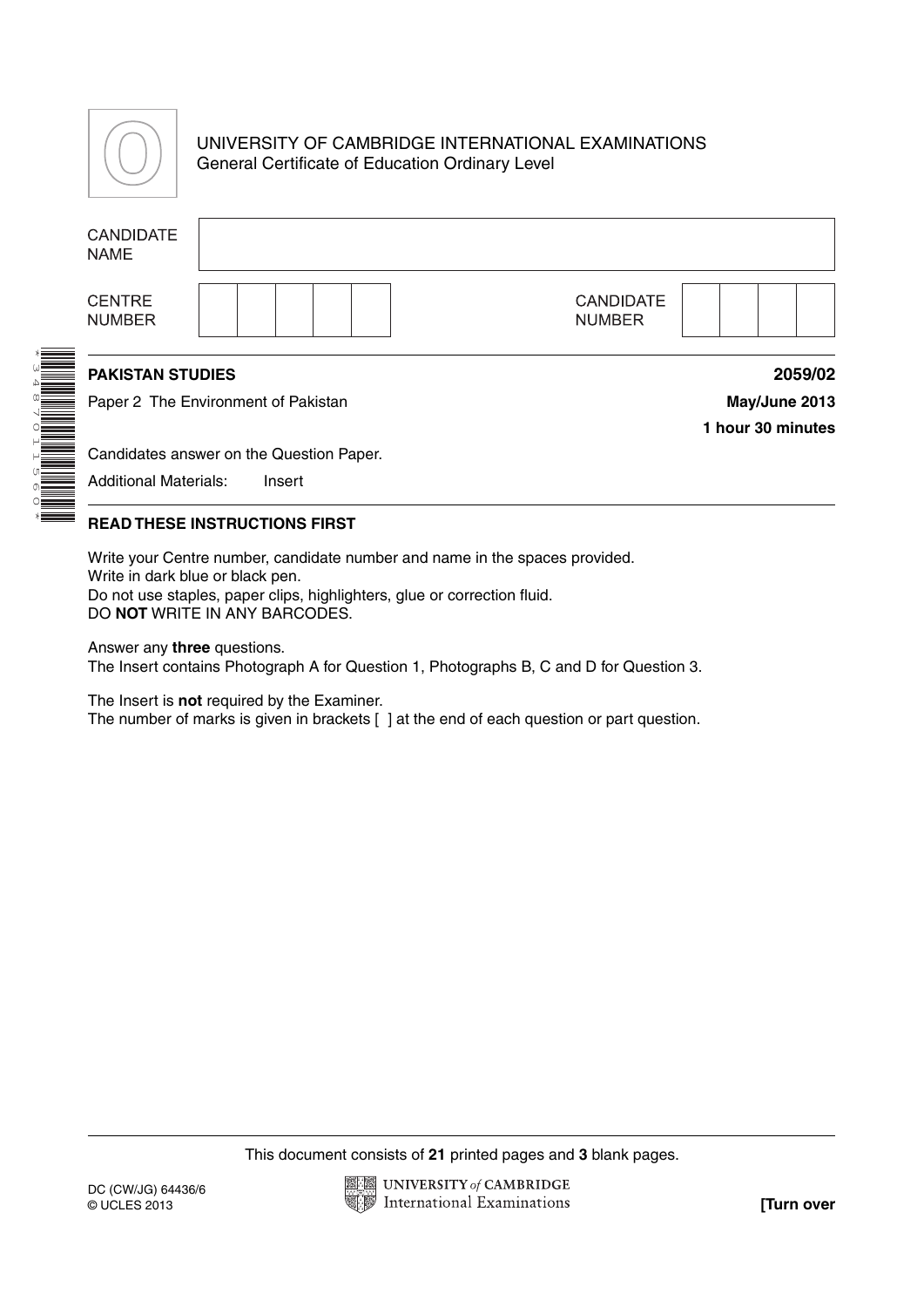

<sup>©</sup> UCLES 2013 2059/02/M/J/13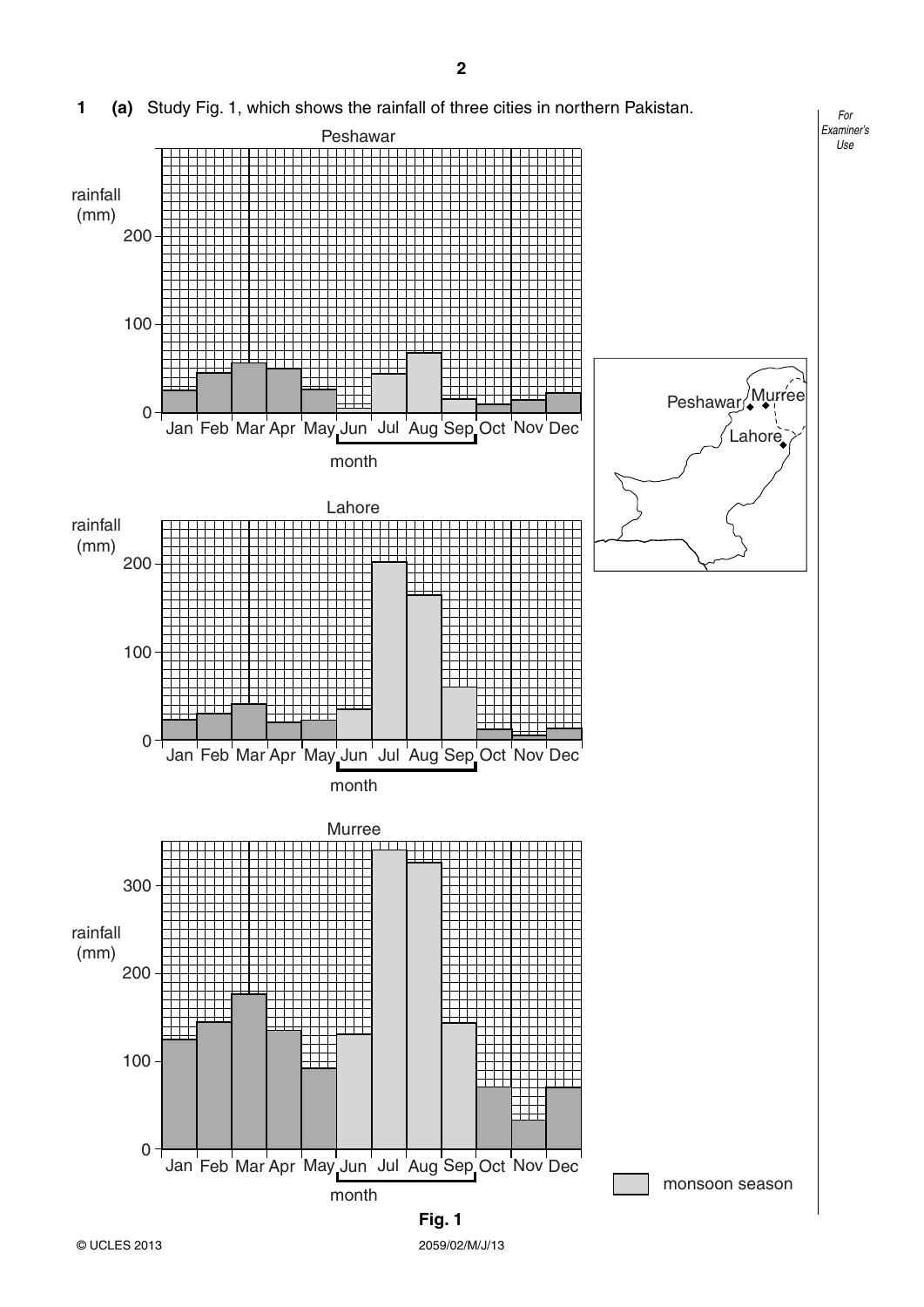| (i)   | falls.          |          | For each of the following cities state the maximum rainfall and the month in which it |       |
|-------|-----------------|----------|---------------------------------------------------------------------------------------|-------|
|       | Peshawar        | rainfall | month                                                                                 |       |
|       | Lahore          | rainfall | month                                                                                 |       |
|       | Murree          | rainfall | month                                                                                 | $[3]$ |
| (ii)  | monsoon season. |          | Compare the amount and pattern of rainfall in Lahore and Peshawar during the          |       |
|       |                 |          |                                                                                       |       |
|       |                 |          |                                                                                       |       |
|       |                 |          |                                                                                       |       |
|       |                 |          |                                                                                       |       |
| (iii) |                 |          | Explain how the monsoon winds bring rainfall to northern Pakistan.                    |       |
|       |                 |          |                                                                                       |       |
|       |                 |          |                                                                                       |       |
|       |                 |          |                                                                                       |       |
|       |                 |          |                                                                                       |       |
|       |                 |          |                                                                                       |       |
|       |                 |          |                                                                                       |       |
|       |                 |          |                                                                                       |       |
|       |                 |          |                                                                                       |       |
| (iv)  |                 |          | Suggest two reasons why Murree has a higher rainfall than Lahore and Peshawar.        |       |
|       |                 |          |                                                                                       |       |
|       |                 |          |                                                                                       |       |
|       |                 |          |                                                                                       |       |
|       |                 |          |                                                                                       |       |
|       |                 |          |                                                                                       |       |

 $\mathbf{3}$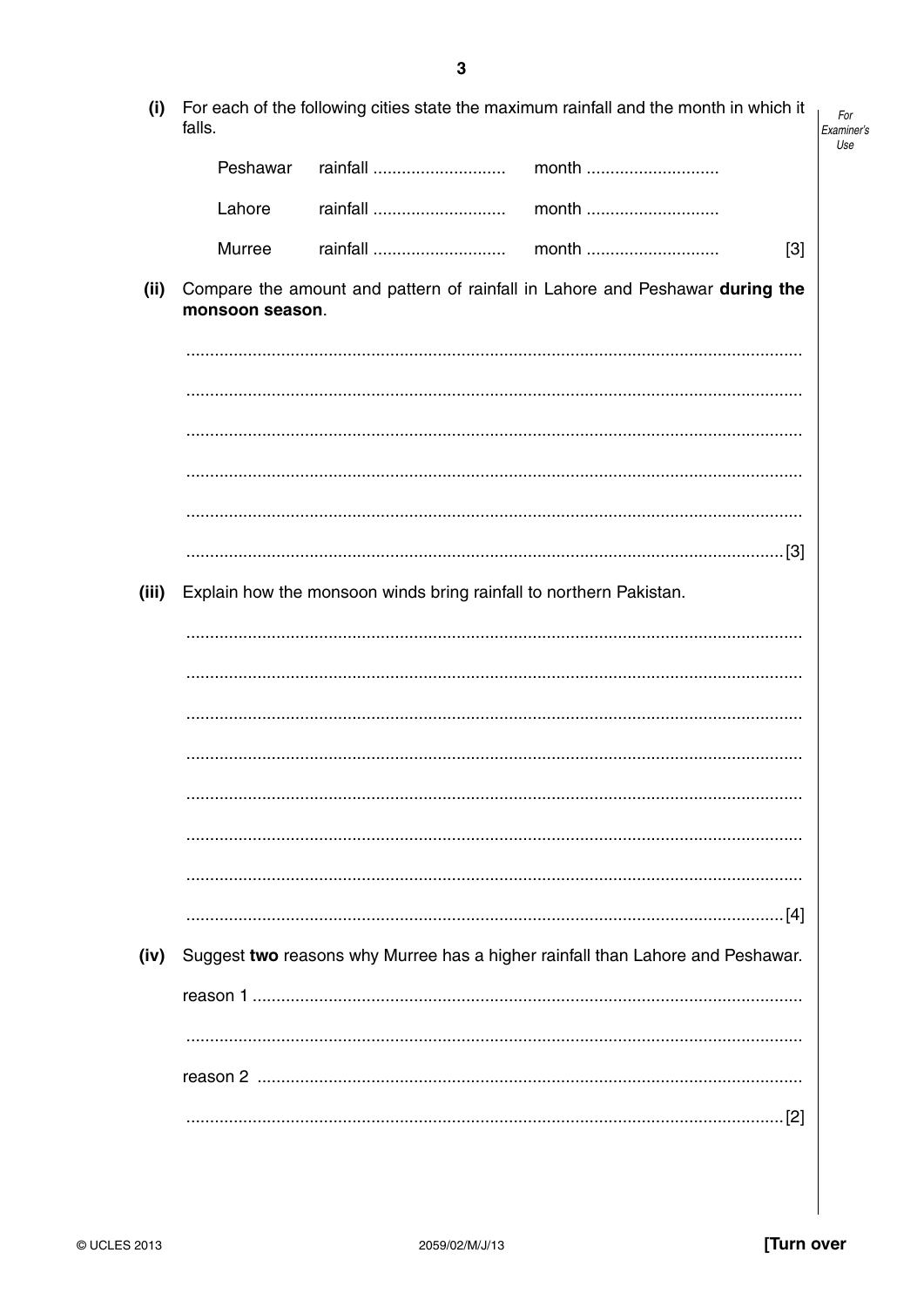| $(b)$ (i) |      | Circle three of the phrases below that describe a semi-arid climate.                            |                   |  |
|-----------|------|-------------------------------------------------------------------------------------------------|-------------------|--|
|           |      | <b>HIGH EVAPOTRANSPIRATION</b><br><b>HIGH HUMIDITY</b>                                          | Examiner's<br>Use |  |
|           |      | HOT DAYS AND COLD NIGHTS<br><b>RELIABLE RAINFALL</b>                                            |                   |  |
|           |      | LOW EVAPOTRANSPIRATION<br><b>THUNDERSTORMS</b><br>$[3]$                                         |                   |  |
|           | (ii) | Study Photograph A (Insert).                                                                    |                   |  |
|           |      | Explain how the ground surface and the vegetation show that this is an area of low<br>rainfall. |                   |  |
|           |      |                                                                                                 |                   |  |
|           |      |                                                                                                 |                   |  |
|           |      |                                                                                                 |                   |  |
|           |      |                                                                                                 |                   |  |
|           |      |                                                                                                 |                   |  |
|           |      |                                                                                                 |                   |  |
|           |      |                                                                                                 |                   |  |
|           |      |                                                                                                 |                   |  |
|           |      |                                                                                                 |                   |  |
|           |      |                                                                                                 |                   |  |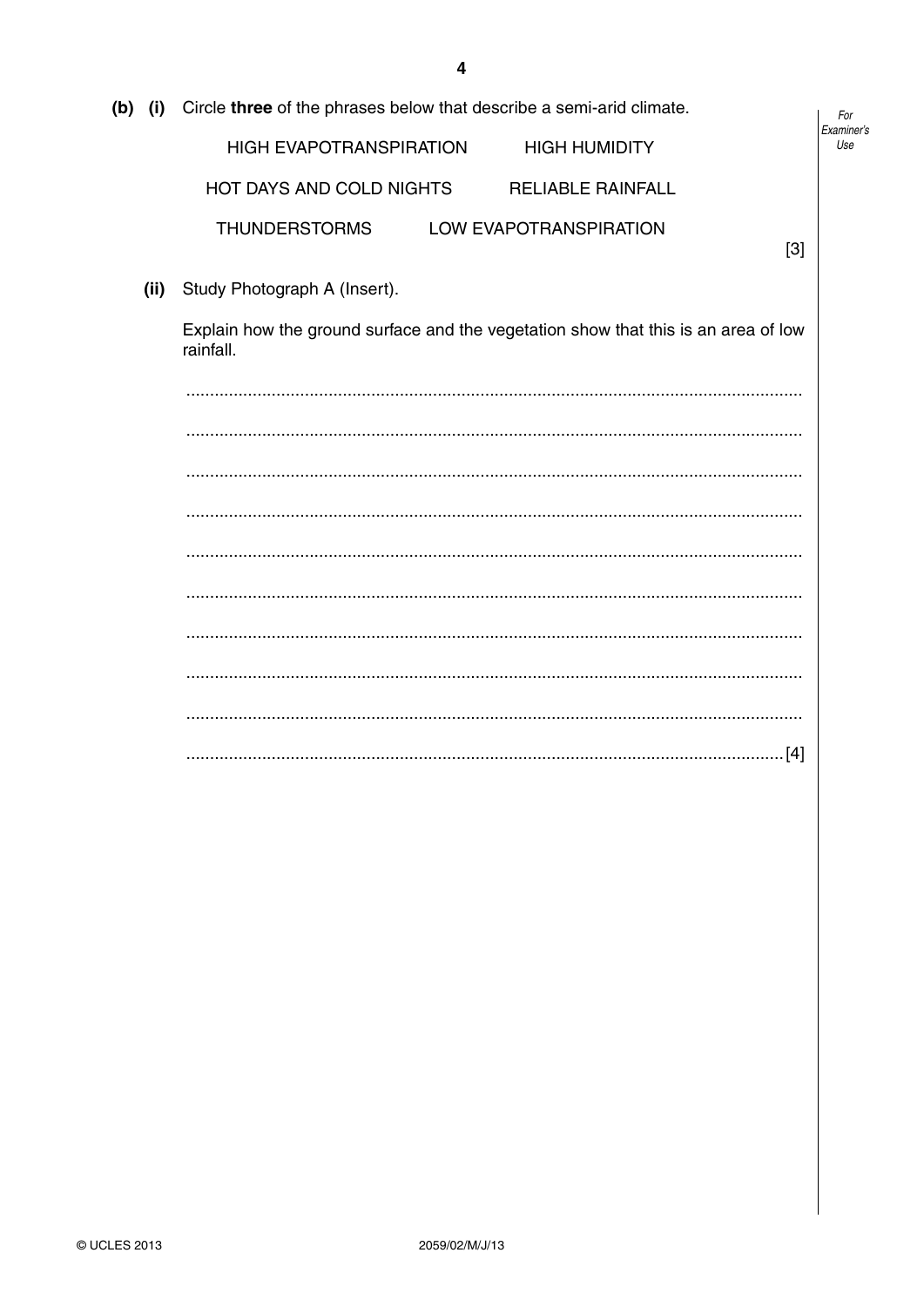| (c) Explain the benefits and problems of high rainfall on either farming or road travel. |                |                    |             |                   |
|------------------------------------------------------------------------------------------|----------------|--------------------|-------------|-------------------|
| Circle your choice.                                                                      | <b>FARMING</b> | <b>ROAD TRAVEL</b> |             | Examiner's<br>Use |
|                                                                                          |                |                    |             |                   |
|                                                                                          |                |                    |             |                   |
|                                                                                          |                |                    |             |                   |
|                                                                                          |                |                    |             |                   |
|                                                                                          |                |                    |             |                   |
|                                                                                          |                |                    |             |                   |
|                                                                                          |                |                    |             |                   |
|                                                                                          |                |                    |             |                   |
|                                                                                          |                |                    |             |                   |
|                                                                                          |                |                    |             |                   |
|                                                                                          |                |                    |             |                   |
|                                                                                          |                |                    |             |                   |
|                                                                                          |                |                    |             |                   |
|                                                                                          |                |                    |             |                   |
|                                                                                          |                |                    |             |                   |
|                                                                                          |                |                    |             |                   |
|                                                                                          |                |                    | [Total: 25] |                   |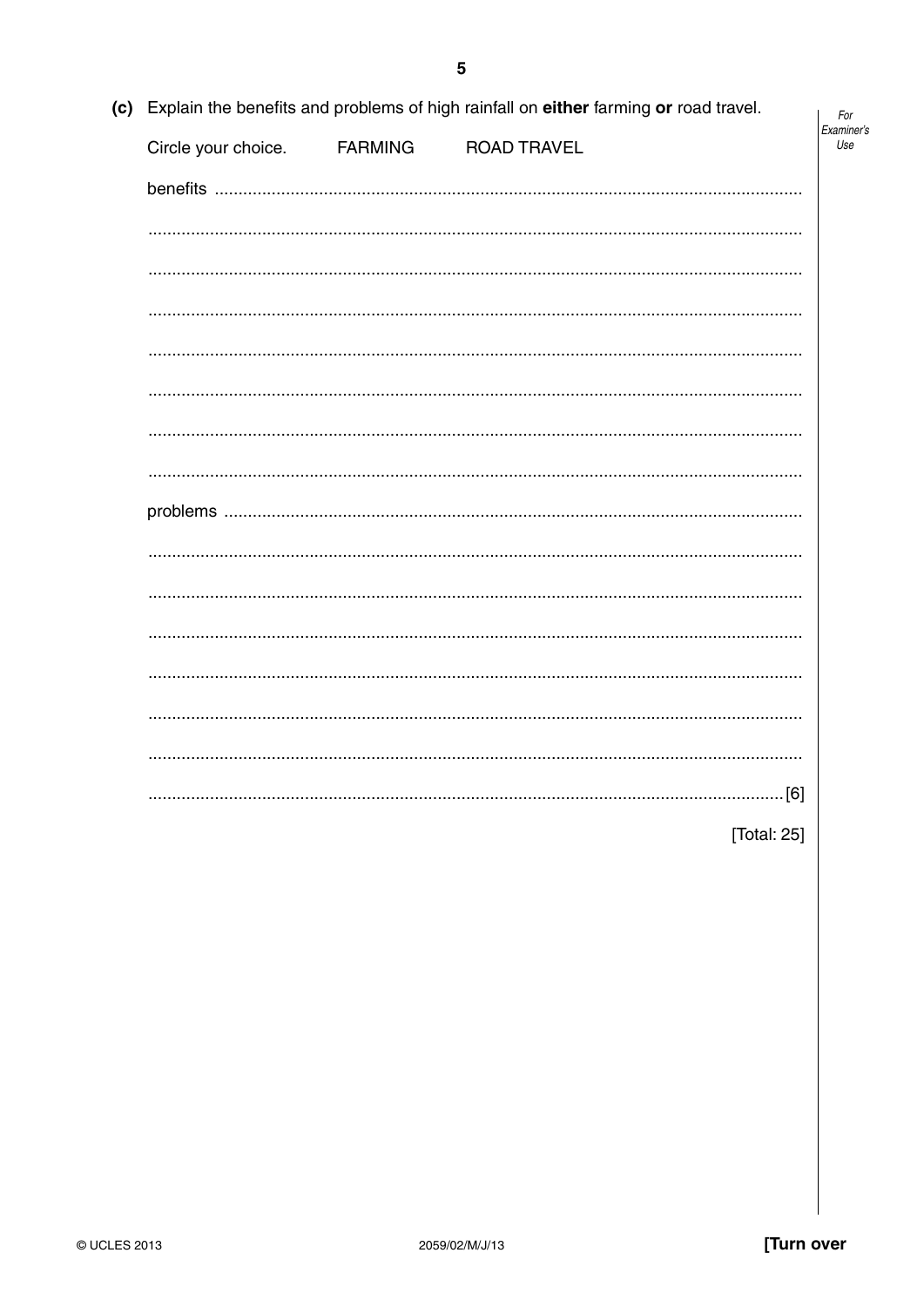

Fig. 2

Describe the distribution of the perennial canals.

| $\begin{minipage}[c]{0.49\textwidth} \centering \begin{tabular}[c]{@{}l@{}} \hline \multicolumn{1}{c}{\textbf{0.69\textwidth} \centering \centering \end{tabular} \end{minipage} } \begin{minipage}[c]{0.49\textwidth} \centering \begin{tabular}[c]{@{}l@{}} \hline \multicolumn{1}{c}{\textbf{0.69\textwidth} \centering \centering \end{tabular} \end{minipage} } \begin{minipage}[c]{0.49\textwidth} \centering \begin{tabular}[c]{@{}l@{}} \hline \multicolumn{1}{c}{\textbf{0.69\textwidth} \centering \centering$ |  |
|--------------------------------------------------------------------------------------------------------------------------------------------------------------------------------------------------------------------------------------------------------------------------------------------------------------------------------------------------------------------------------------------------------------------------------------------------------------------------------------------------------------------------|--|
|                                                                                                                                                                                                                                                                                                                                                                                                                                                                                                                          |  |
|                                                                                                                                                                                                                                                                                                                                                                                                                                                                                                                          |  |
|                                                                                                                                                                                                                                                                                                                                                                                                                                                                                                                          |  |
|                                                                                                                                                                                                                                                                                                                                                                                                                                                                                                                          |  |
|                                                                                                                                                                                                                                                                                                                                                                                                                                                                                                                          |  |
|                                                                                                                                                                                                                                                                                                                                                                                                                                                                                                                          |  |
|                                                                                                                                                                                                                                                                                                                                                                                                                                                                                                                          |  |
|                                                                                                                                                                                                                                                                                                                                                                                                                                                                                                                          |  |

For

Use

 $\mathbf{2}$ (a) Study Fig. 2, which shows the perennial canal system in Pakistan.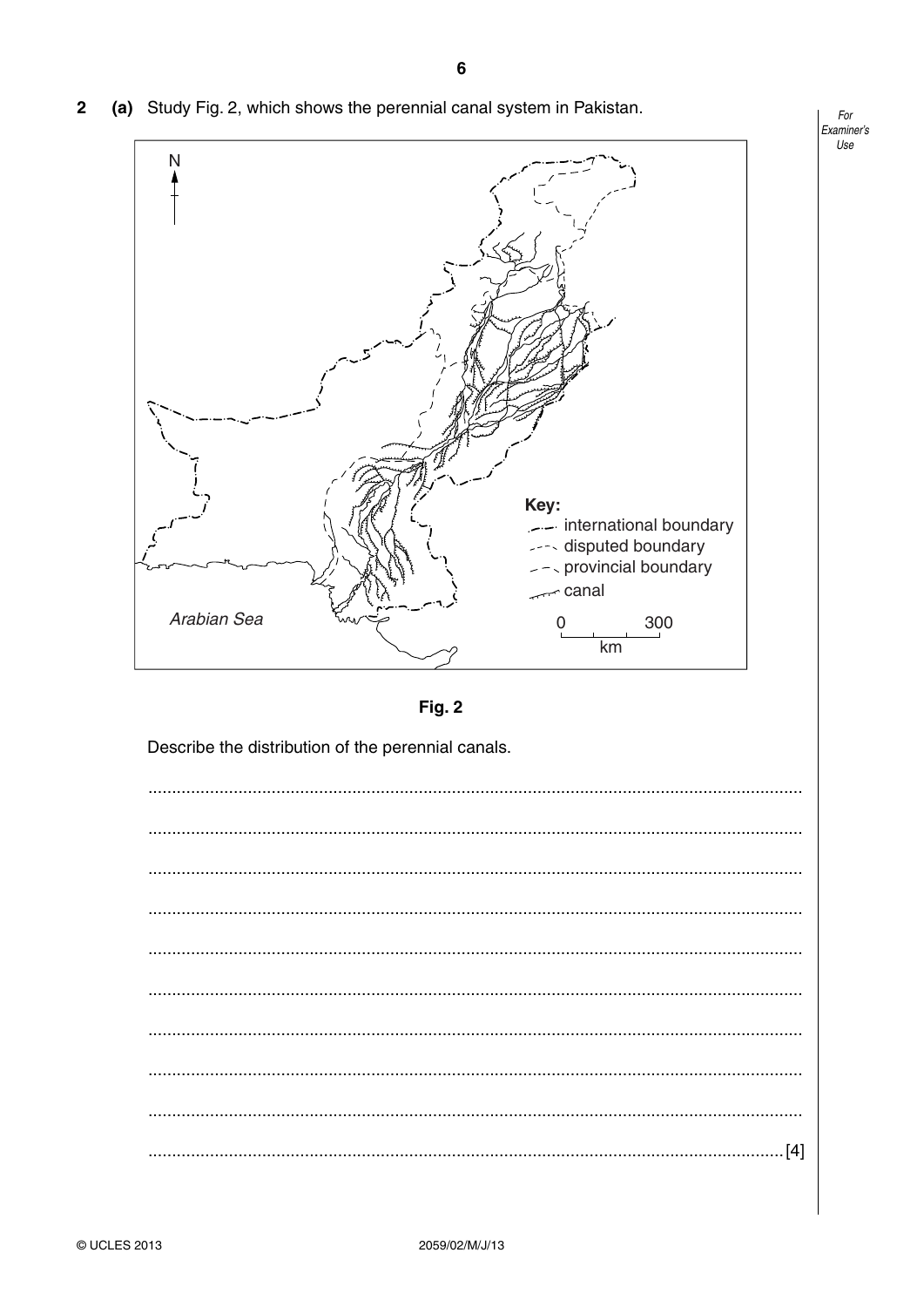| (b) | Name three types of irrigation, other than perennial canals, used in Pakistan. Explain<br>briefly how each type works. | For<br>Examiner's<br>Use |
|-----|------------------------------------------------------------------------------------------------------------------------|--------------------------|
|     | 1                                                                                                                      |                          |
|     |                                                                                                                        |                          |
|     |                                                                                                                        |                          |
|     |                                                                                                                        |                          |
|     |                                                                                                                        |                          |
|     |                                                                                                                        |                          |
|     |                                                                                                                        |                          |
|     |                                                                                                                        |                          |
|     |                                                                                                                        |                          |
| (c) | Explain how a perennial supply of water can damage farmland.                                                           |                          |
|     |                                                                                                                        |                          |
|     |                                                                                                                        |                          |
|     |                                                                                                                        |                          |
|     |                                                                                                                        |                          |
|     |                                                                                                                        |                          |
|     |                                                                                                                        |                          |
|     |                                                                                                                        |                          |
|     |                                                                                                                        |                          |
|     |                                                                                                                        |                          |
|     | $\lfloor 4 \rfloor$                                                                                                    |                          |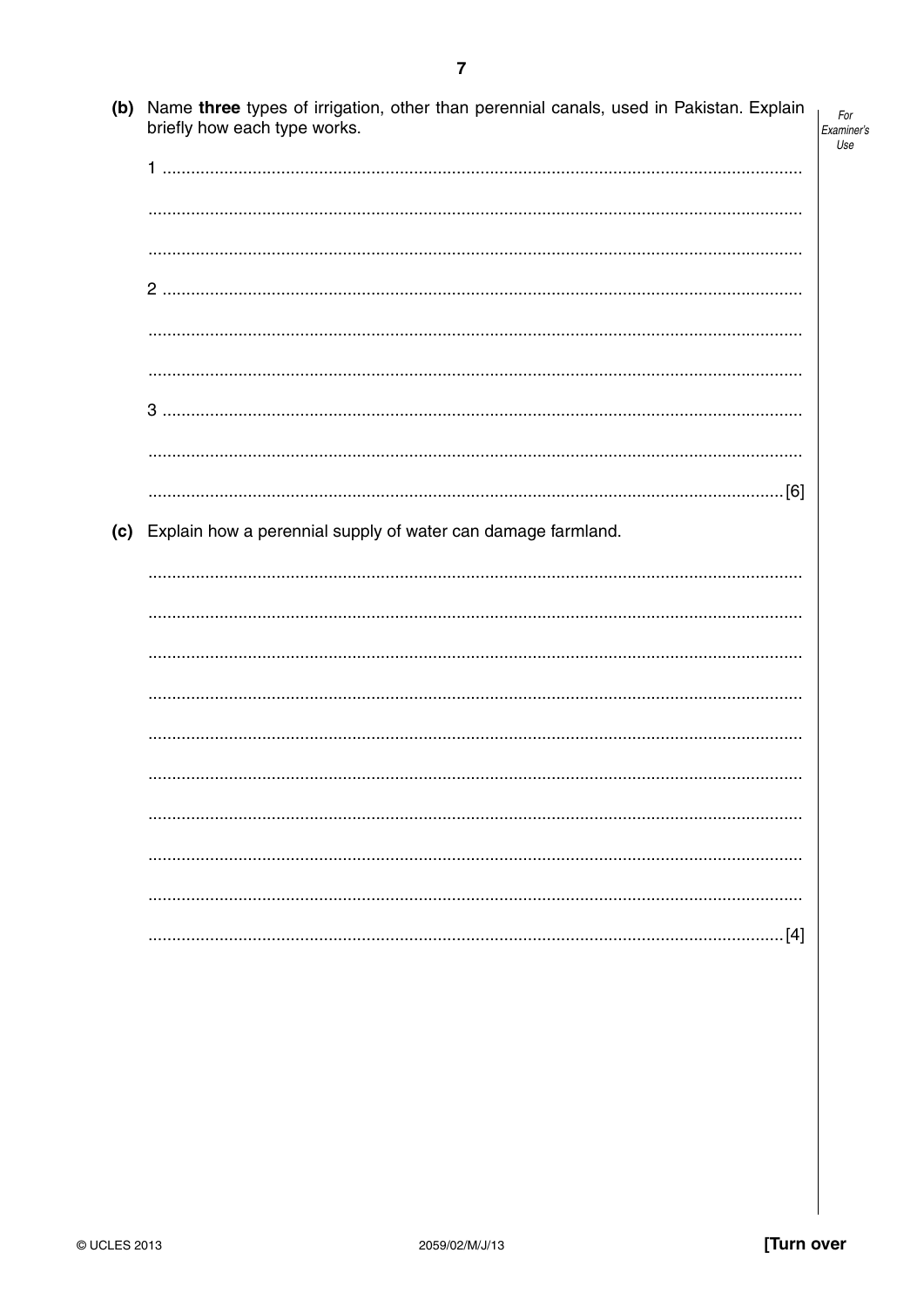| Ш<br>Ш<br>▥<br>Fig. 3<br>Name two conflicting users of water supplies in the Punjab shown on Fig. 3. Explain<br>briefly why each user thinks that they should have more water.<br>users<br>reason for user 1 needing more water<br>reason for user 2 needing more water<br>. [5] | Examiner's |
|----------------------------------------------------------------------------------------------------------------------------------------------------------------------------------------------------------------------------------------------------------------------------------|------------|
|                                                                                                                                                                                                                                                                                  |            |
|                                                                                                                                                                                                                                                                                  |            |
|                                                                                                                                                                                                                                                                                  |            |
|                                                                                                                                                                                                                                                                                  |            |
|                                                                                                                                                                                                                                                                                  |            |
|                                                                                                                                                                                                                                                                                  |            |
|                                                                                                                                                                                                                                                                                  |            |
|                                                                                                                                                                                                                                                                                  |            |
|                                                                                                                                                                                                                                                                                  |            |
|                                                                                                                                                                                                                                                                                  |            |
|                                                                                                                                                                                                                                                                                  |            |
|                                                                                                                                                                                                                                                                                  |            |
|                                                                                                                                                                                                                                                                                  |            |
|                                                                                                                                                                                                                                                                                  |            |
|                                                                                                                                                                                                                                                                                  |            |
|                                                                                                                                                                                                                                                                                  |            |

(d) Study Fig. 3, which shows the main users of water in the Puniab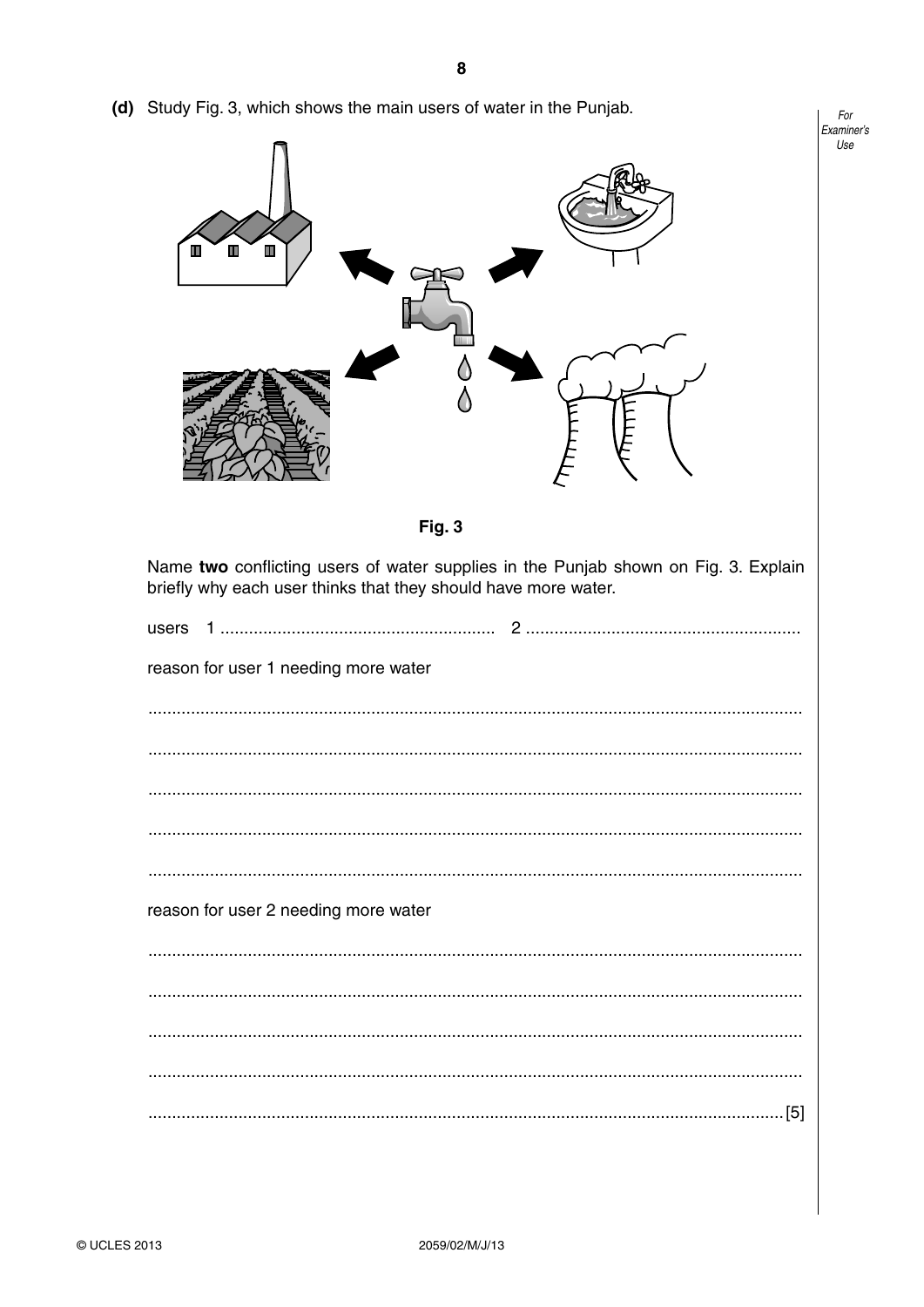| (e) To what extent is it possible to increase water supply in Pakistan? | For        |
|-------------------------------------------------------------------------|------------|
|                                                                         | Examiner's |
|                                                                         | Use        |
|                                                                         |            |
|                                                                         |            |
|                                                                         |            |
|                                                                         |            |
|                                                                         |            |
|                                                                         |            |
|                                                                         |            |
|                                                                         |            |
|                                                                         |            |
|                                                                         |            |
|                                                                         |            |
|                                                                         |            |
|                                                                         |            |
|                                                                         |            |
|                                                                         |            |
| [6]                                                                     |            |
| [Total: 25]                                                             |            |

 $\boldsymbol{9}$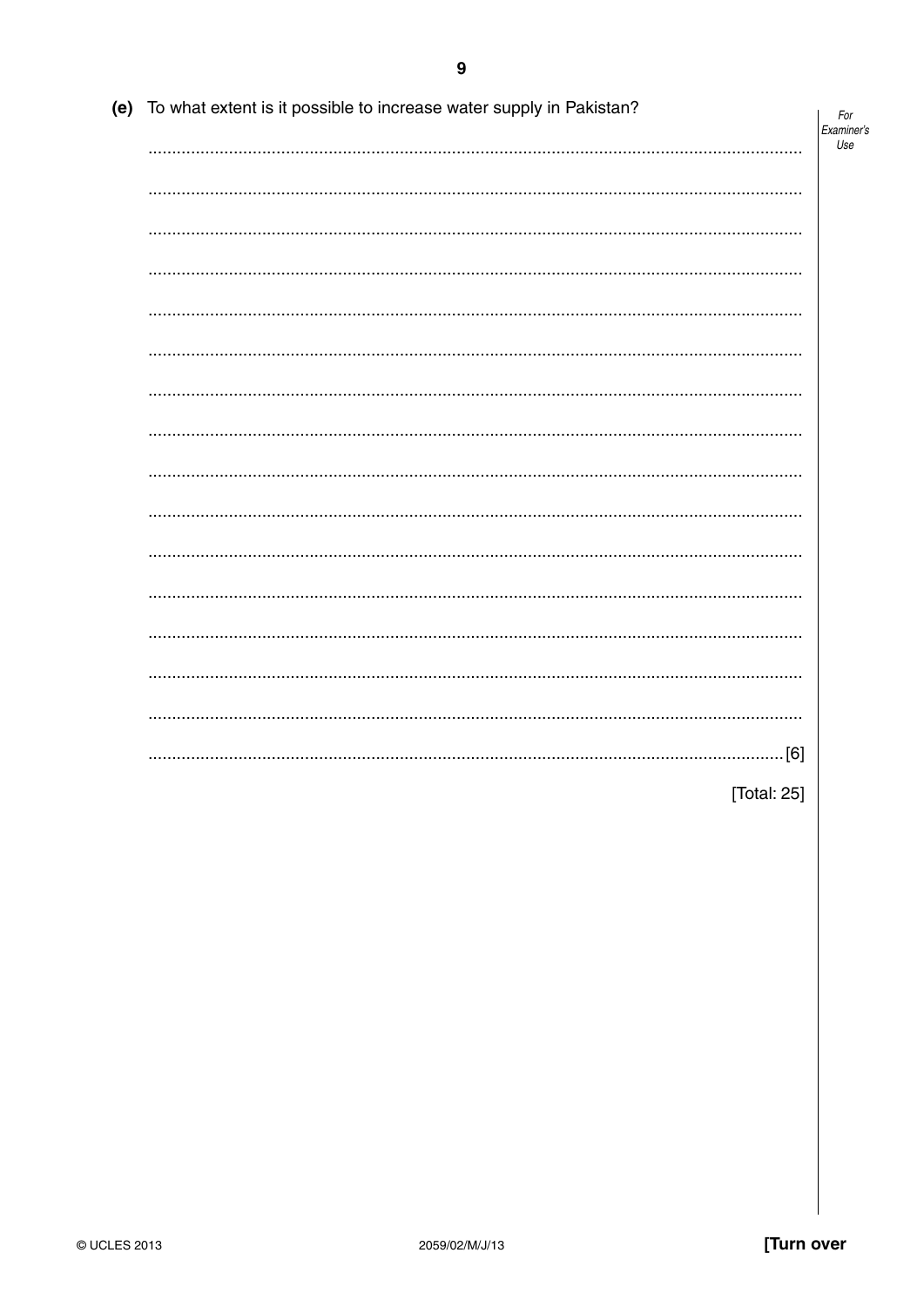| 3 |           | $(a)$ (i) | Study Photographs B, C and D (Insert).                                                                    | For               |
|---|-----------|-----------|-----------------------------------------------------------------------------------------------------------|-------------------|
|   |           |           | Name the crops shown in each photograph and give a use of each within Pakistan.                           | Examiner's<br>Use |
|   |           |           | Name<br>Use                                                                                               |                   |
|   |           |           |                                                                                                           |                   |
|   |           |           |                                                                                                           |                   |
|   |           |           | $[3]$                                                                                                     |                   |
|   |           | (ii)      | With reference to one of the crops named in (a)(i), explain the meaning of the term<br>cash crop farming. |                   |
|   |           |           |                                                                                                           |                   |
|   |           |           |                                                                                                           |                   |
|   |           |           |                                                                                                           |                   |
|   | $(b)$ (i) |           | Place the following processes in the correct order.                                                       |                   |
|   |           |           | SOWING SEEDS<br><b>PLOUGHING</b><br><b>HARVEST</b><br><b>WEEDING</b>                                      |                   |
|   |           |           |                                                                                                           |                   |
|   |           |           | $[1]$                                                                                                     |                   |
|   |           | (ii)      | With reference to your answer to (b)(i) explain how rice is grown on small-scale<br>farms in Pakistan.    |                   |
|   |           |           |                                                                                                           |                   |
|   |           |           |                                                                                                           |                   |
|   |           |           |                                                                                                           |                   |
|   |           |           |                                                                                                           |                   |
|   |           |           |                                                                                                           |                   |
|   |           |           |                                                                                                           |                   |
|   |           |           |                                                                                                           |                   |
|   |           |           |                                                                                                           |                   |
|   |           |           |                                                                                                           |                   |
|   |           |           |                                                                                                           |                   |
|   |           |           |                                                                                                           |                   |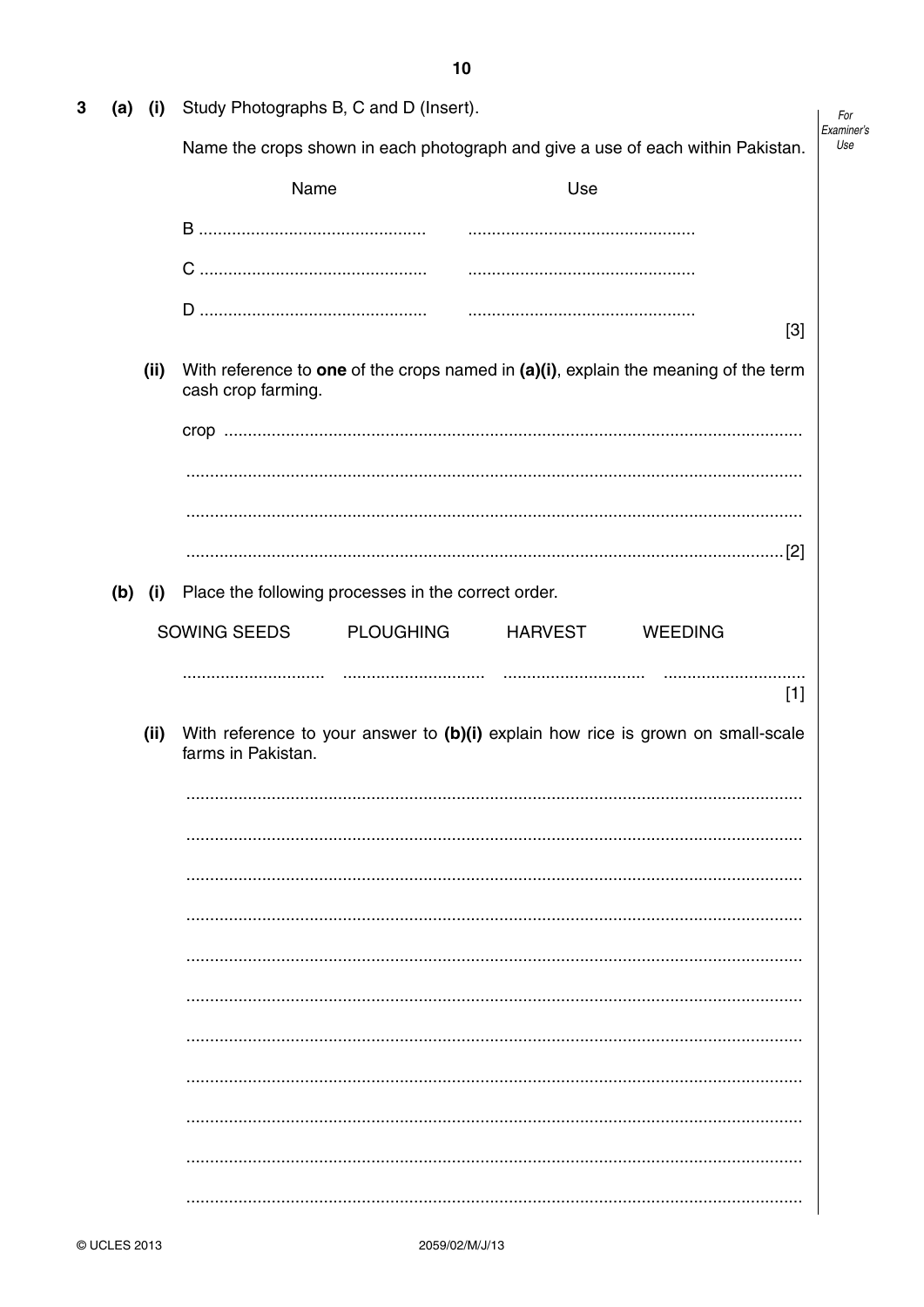For Examiner's Use (c) Study Fig. 4, which shows sugar cane production in Pakistan. 70 production of sugar cane (million tonnes) 60 50 40 2000 2002 2004 2006 2008 2010 year



(i) What was the highest annual production, and in which year did it occur? (ii) By how much did production decrease between 2008 and 2010?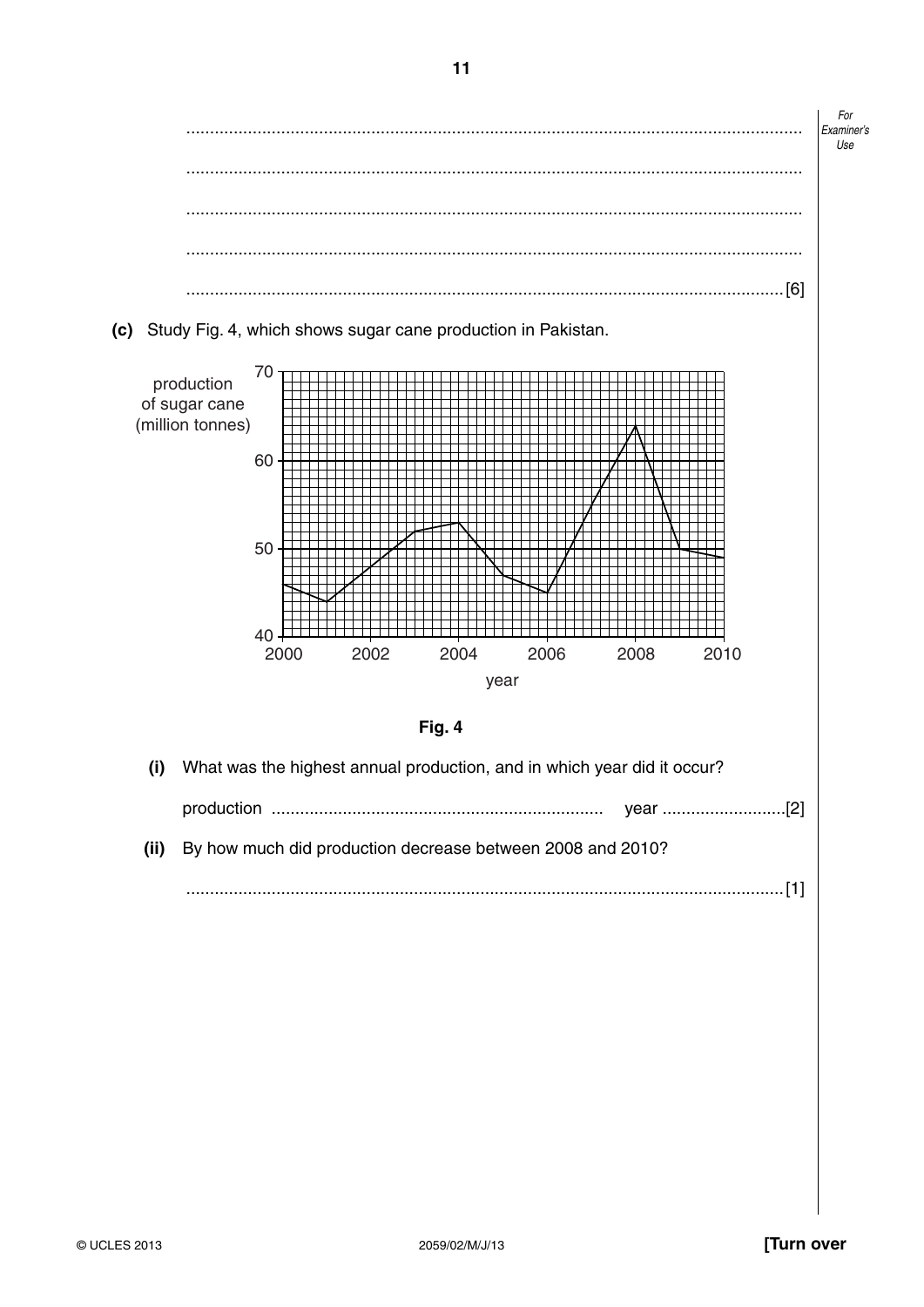|     | (iii) Explain why the production of agricultural crops varies from year to year.                                               |
|-----|--------------------------------------------------------------------------------------------------------------------------------|
|     |                                                                                                                                |
|     |                                                                                                                                |
|     |                                                                                                                                |
|     |                                                                                                                                |
|     |                                                                                                                                |
|     |                                                                                                                                |
|     |                                                                                                                                |
|     |                                                                                                                                |
|     |                                                                                                                                |
| (d) | To what extent could the improvement of road, rail and air transport improve the<br>distribution of food supplies in Pakistan? |
|     |                                                                                                                                |
|     |                                                                                                                                |
|     |                                                                                                                                |
|     |                                                                                                                                |
|     |                                                                                                                                |
|     |                                                                                                                                |
|     |                                                                                                                                |
|     |                                                                                                                                |
|     |                                                                                                                                |
|     |                                                                                                                                |
|     |                                                                                                                                |
|     |                                                                                                                                |
|     |                                                                                                                                |
|     |                                                                                                                                |
|     |                                                                                                                                |
|     | $\dots[6]$                                                                                                                     |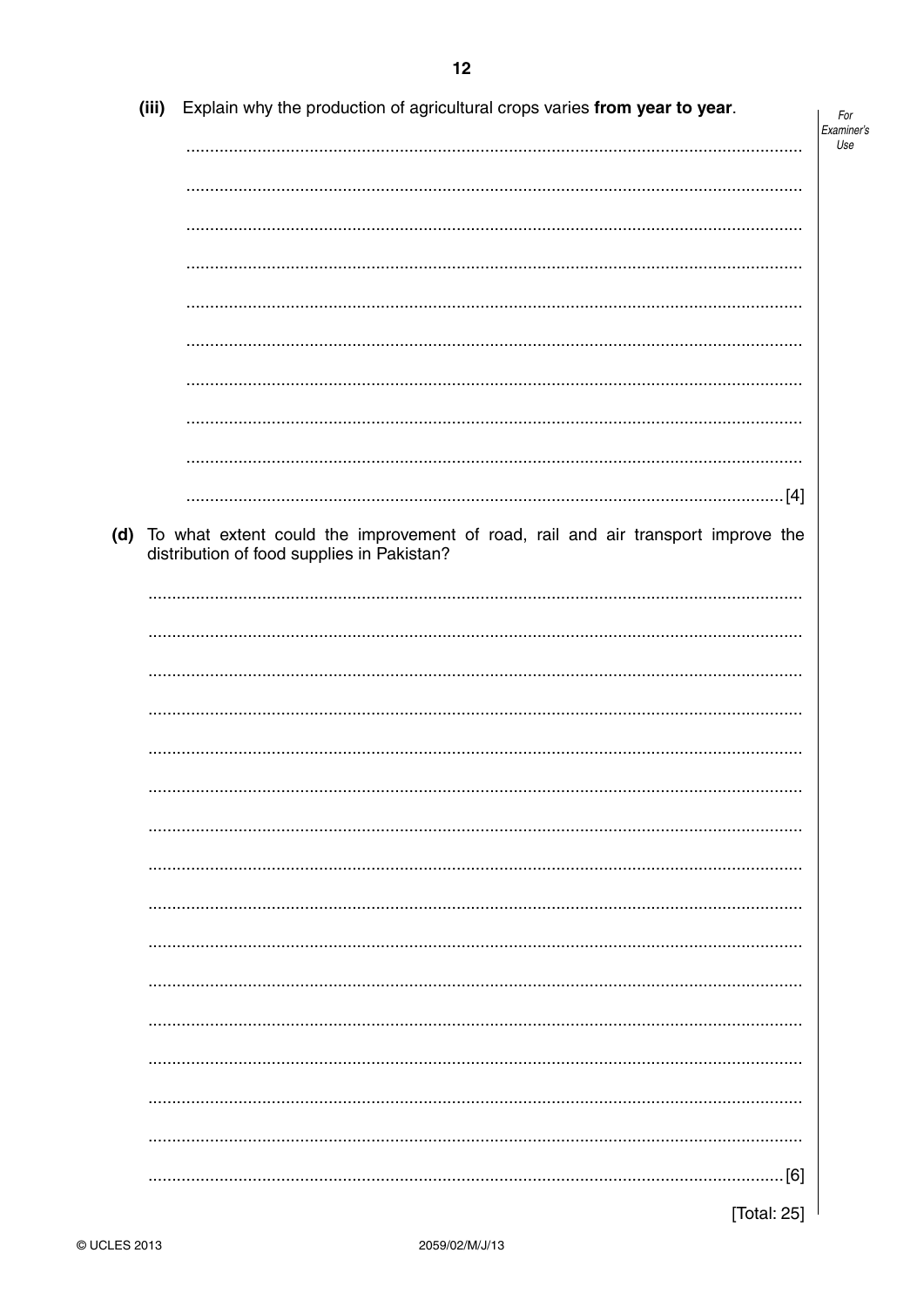**Question 4 begins on page 14.**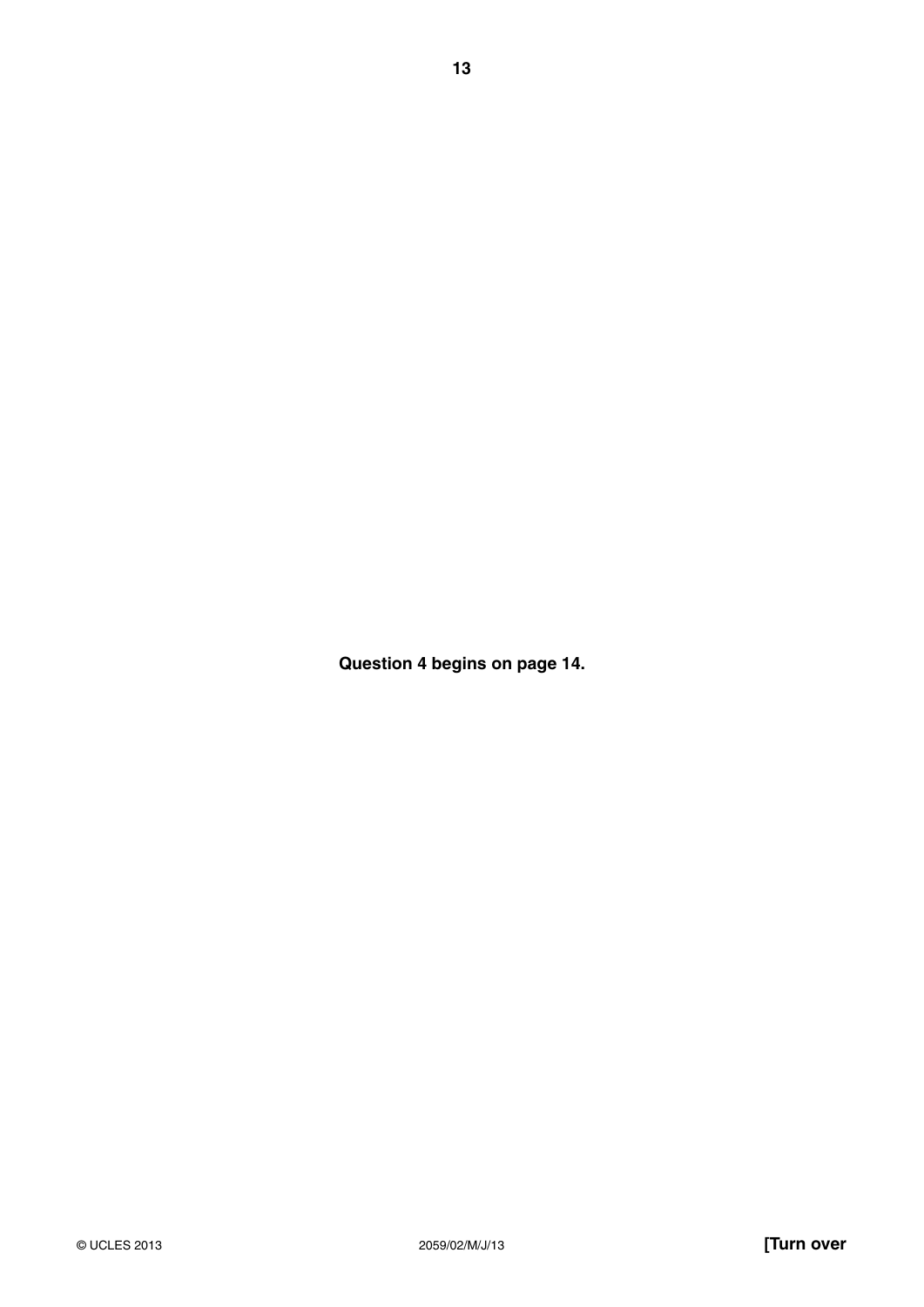



- **(i)** Name the cities **A**, **B** and **C**.
	- **A** ..................................................... **B** ..................................................... **C** ..................................................... [3]

*For Examiner's Use*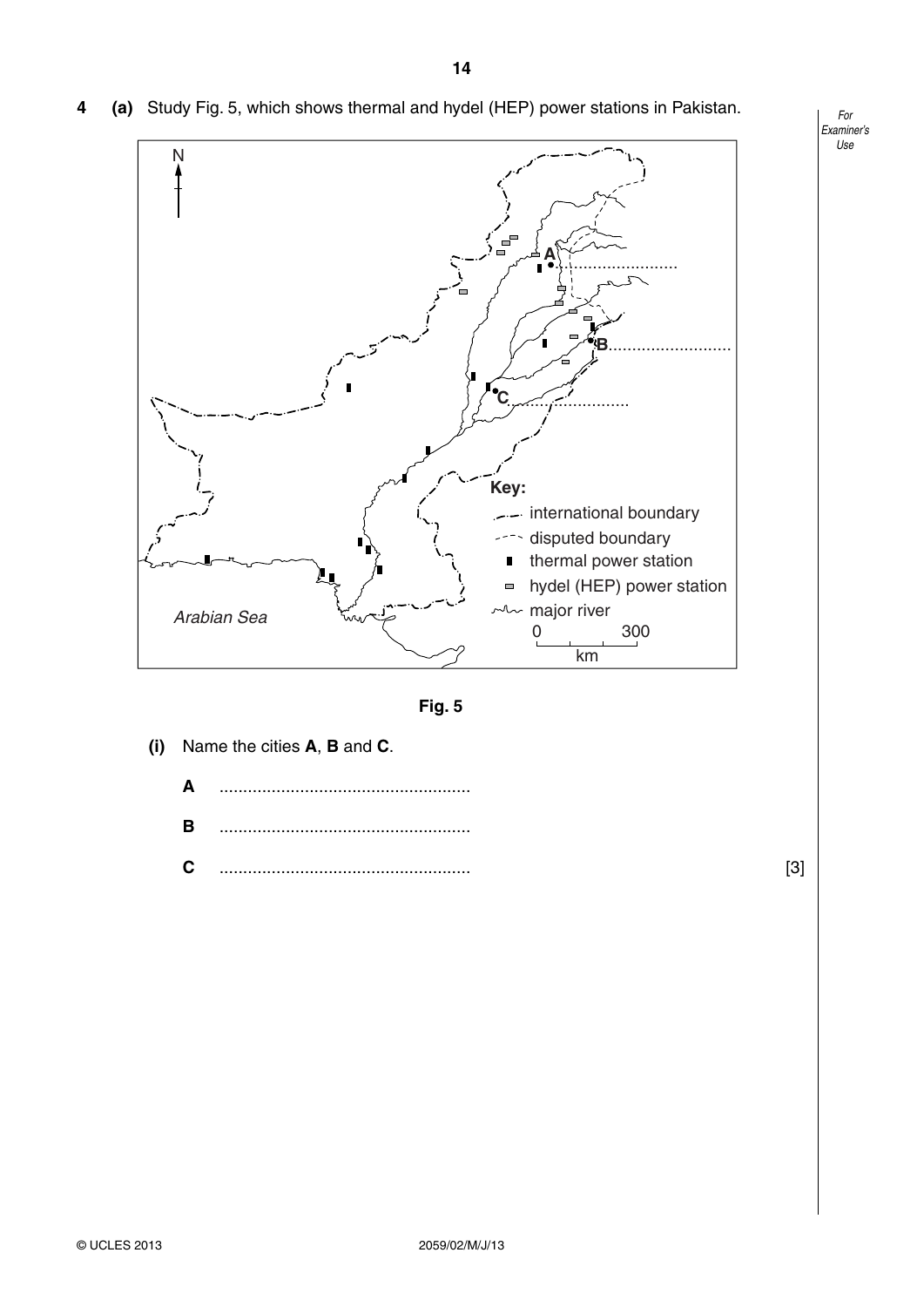| (ii) | Compare the distribution of thermal and hydel (HEP) power stations.                                       |
|------|-----------------------------------------------------------------------------------------------------------|
|      |                                                                                                           |
|      |                                                                                                           |
|      |                                                                                                           |
|      |                                                                                                           |
|      |                                                                                                           |
|      | (iii) Explain why these two different types of power station are built in different areas in<br>Pakistan. |
|      |                                                                                                           |
|      |                                                                                                           |
|      |                                                                                                           |
|      |                                                                                                           |
|      |                                                                                                           |
|      |                                                                                                           |
|      |                                                                                                           |
|      |                                                                                                           |
|      | (b) Explain why the supply of electricity is not reliable in many parts of Pakistan.                      |
|      |                                                                                                           |
|      |                                                                                                           |
|      |                                                                                                           |
|      |                                                                                                           |
|      |                                                                                                           |
|      |                                                                                                           |
|      |                                                                                                           |
|      |                                                                                                           |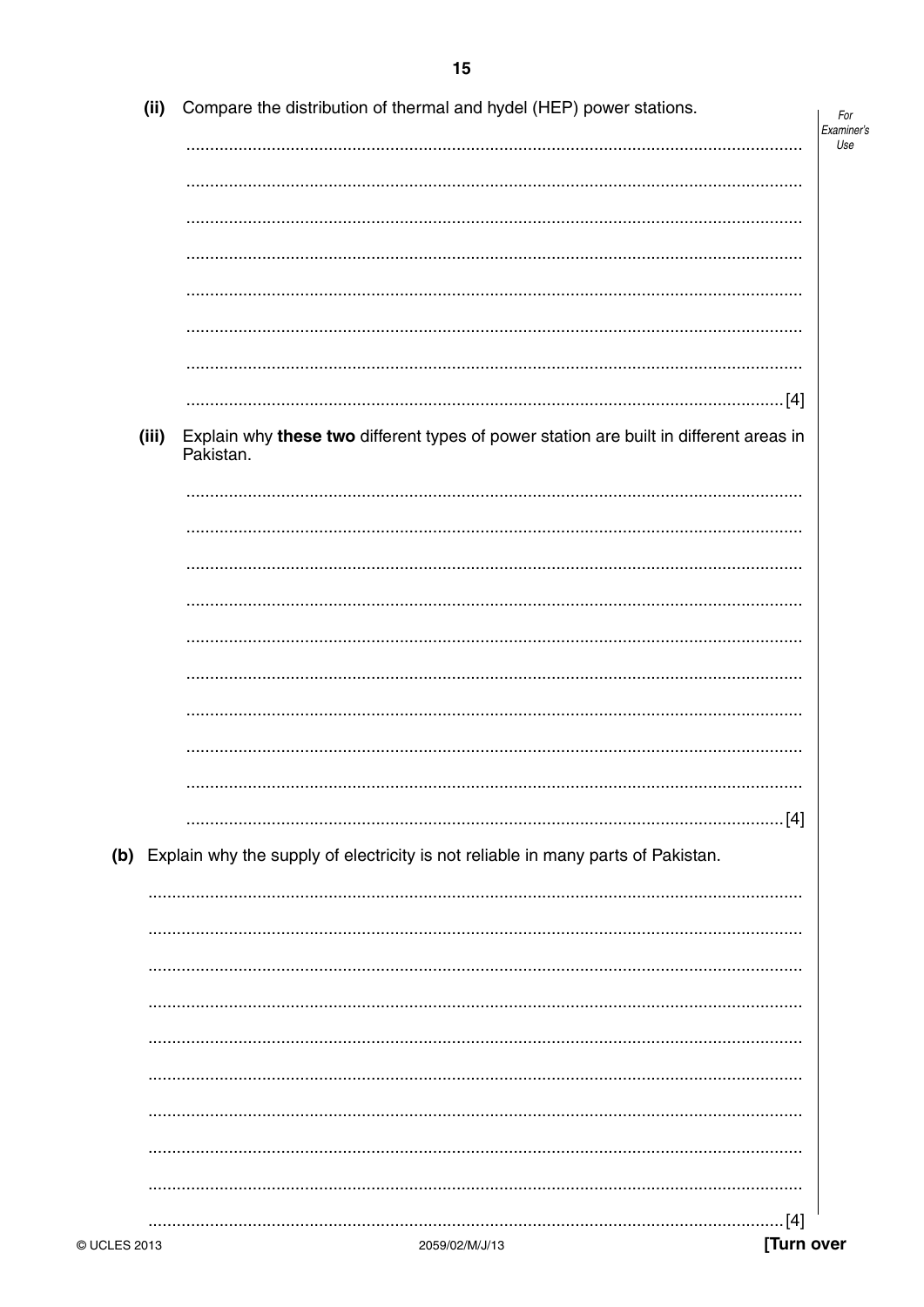(c) Study Fig. 6, which shows the percentages of fuels used for electricity supply.





- (i) Use Fig. 6 to state the percentage of electricity generated from natural gas.
- (ii) Name the two other fossil fuels Y and Z, and explain why each is used less than natural gas.



For Examiner's Use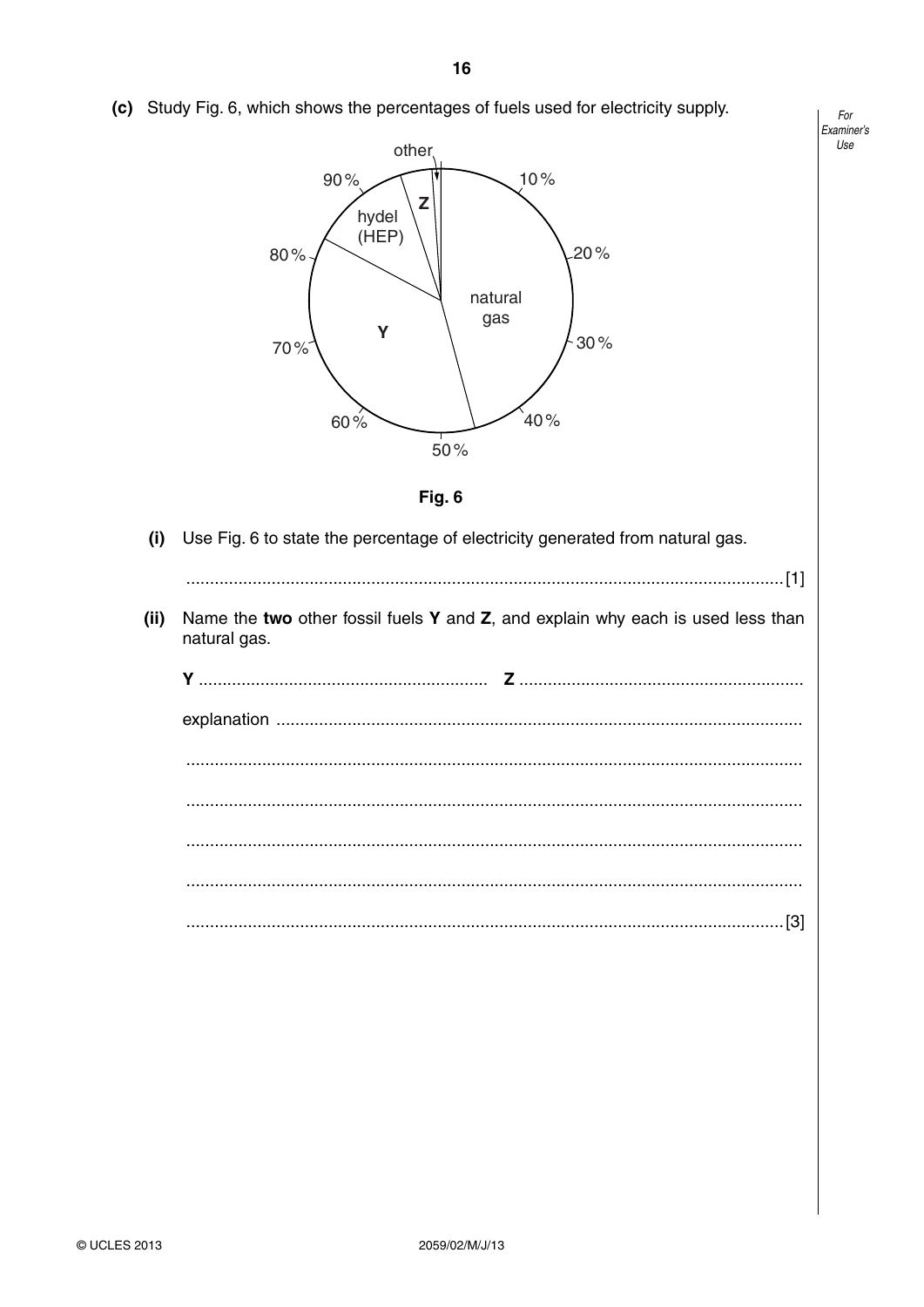(d) To what extent can the development of renewable energy resources improve the For reliability of electricity supply in Pakistan? Examiner's Use ................................ [Total: 25]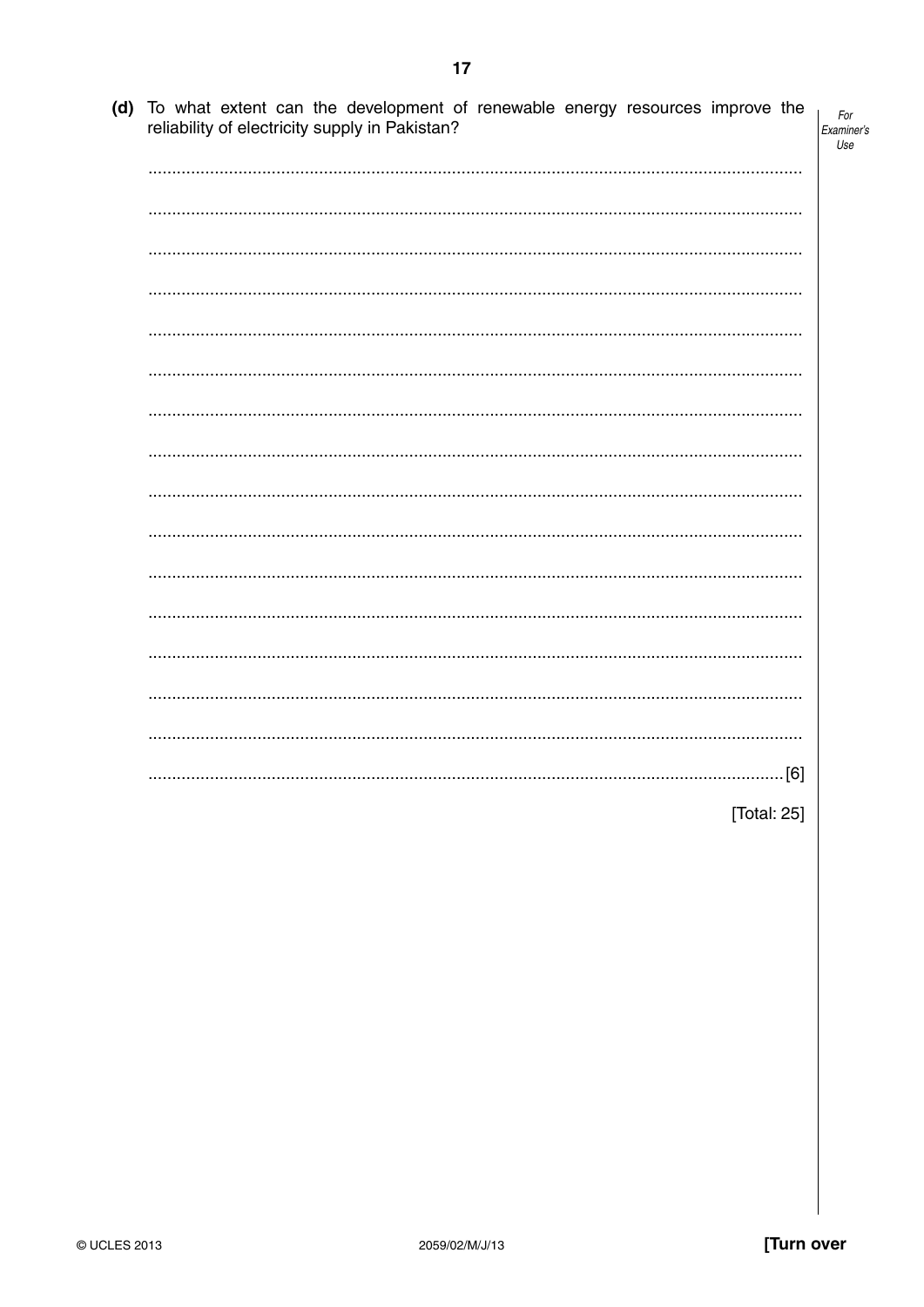5 (a) Study Fig. 7, which shows a population pyramid for Pakistan.

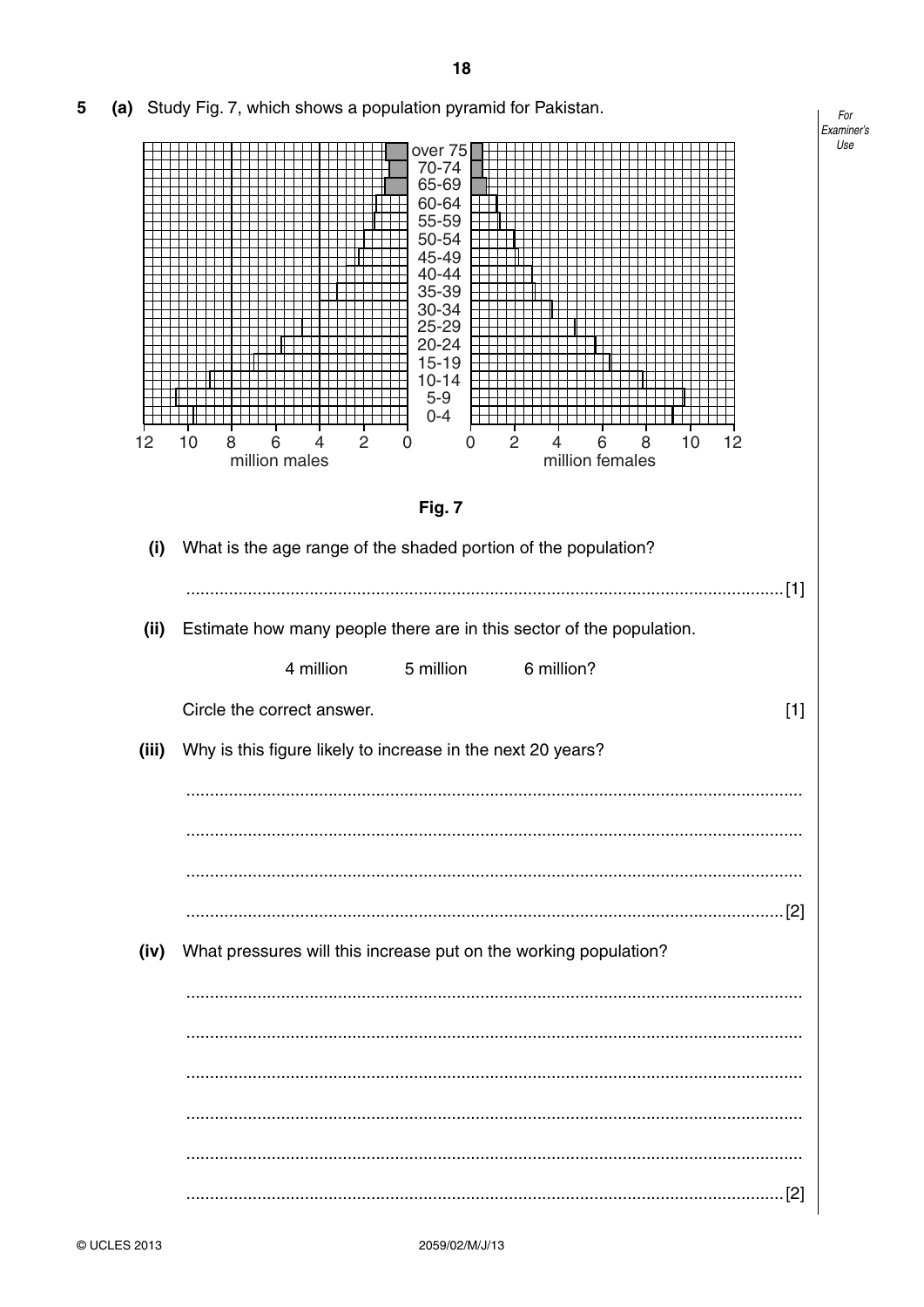| $(b)$ (i) | Estimate how many children aged under 5 are shown on Fig. 6.                                | For<br>Examiner's |
|-----------|---------------------------------------------------------------------------------------------|-------------------|
|           | [1]                                                                                         | Use               |
| (ii)      | Explain why the birth rate of Pakistan is very high.                                        |                   |
|           |                                                                                             |                   |
|           |                                                                                             |                   |
|           |                                                                                             |                   |
|           |                                                                                             |                   |
|           |                                                                                             |                   |
|           |                                                                                             |                   |
|           |                                                                                             |                   |
| (iii)     | Explain how better health and education provision can reduce the birth rate in<br>Pakistan. |                   |
|           |                                                                                             |                   |
|           |                                                                                             |                   |
|           |                                                                                             |                   |
|           |                                                                                             |                   |
|           |                                                                                             |                   |
|           |                                                                                             |                   |
|           |                                                                                             |                   |
|           |                                                                                             |                   |
|           |                                                                                             |                   |
|           |                                                                                             |                   |
|           |                                                                                             |                   |
|           |                                                                                             |                   |
|           |                                                                                             |                   |
|           | . [6]                                                                                       |                   |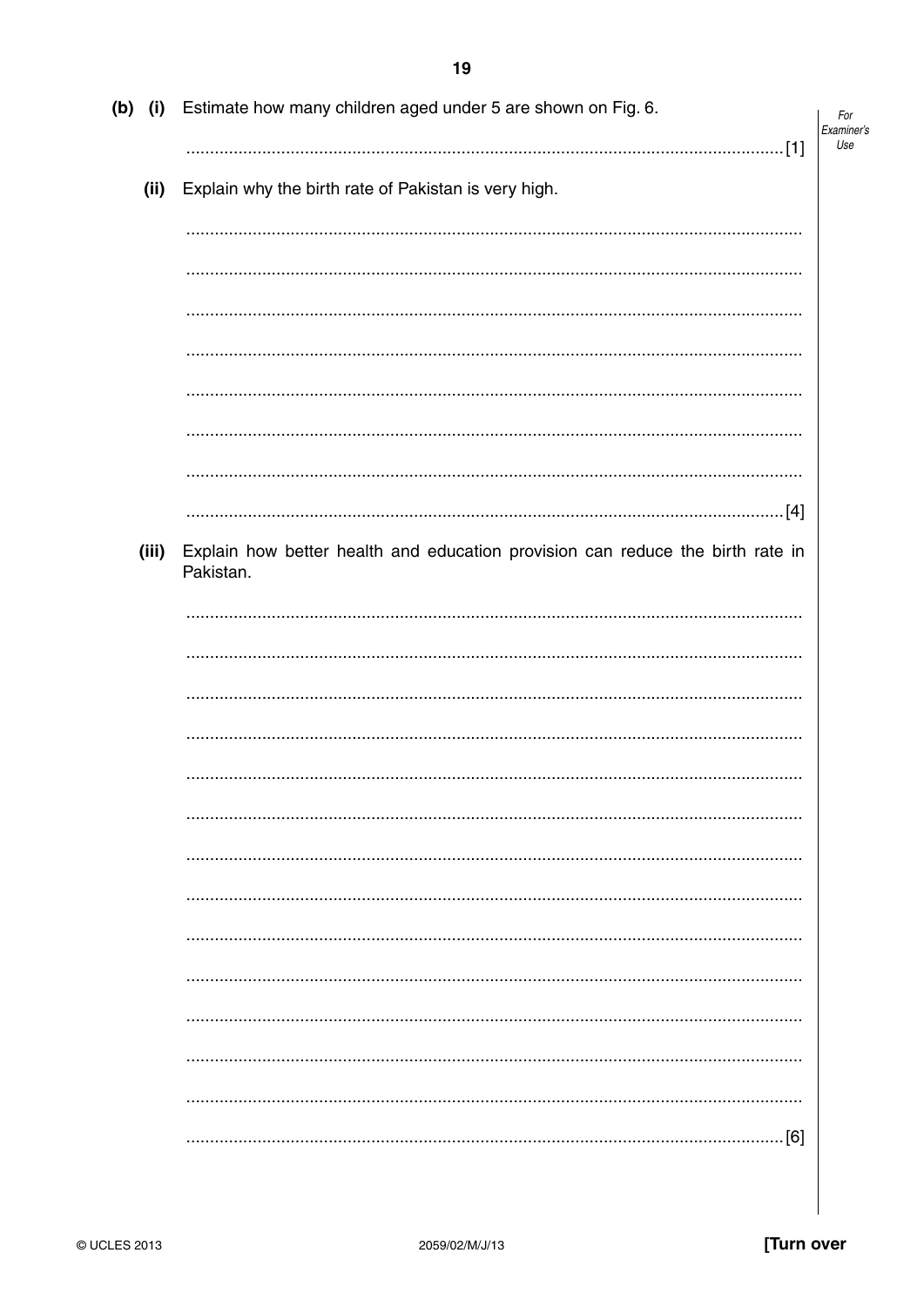



 **(i)** Compare the increase in food calorie intake with the increase in protein consumption from 1980 to 2010.



**20**

 **(c)** Study Fig. 8, which shows the calories and grams of protein consumed per person per

day in Pakistan.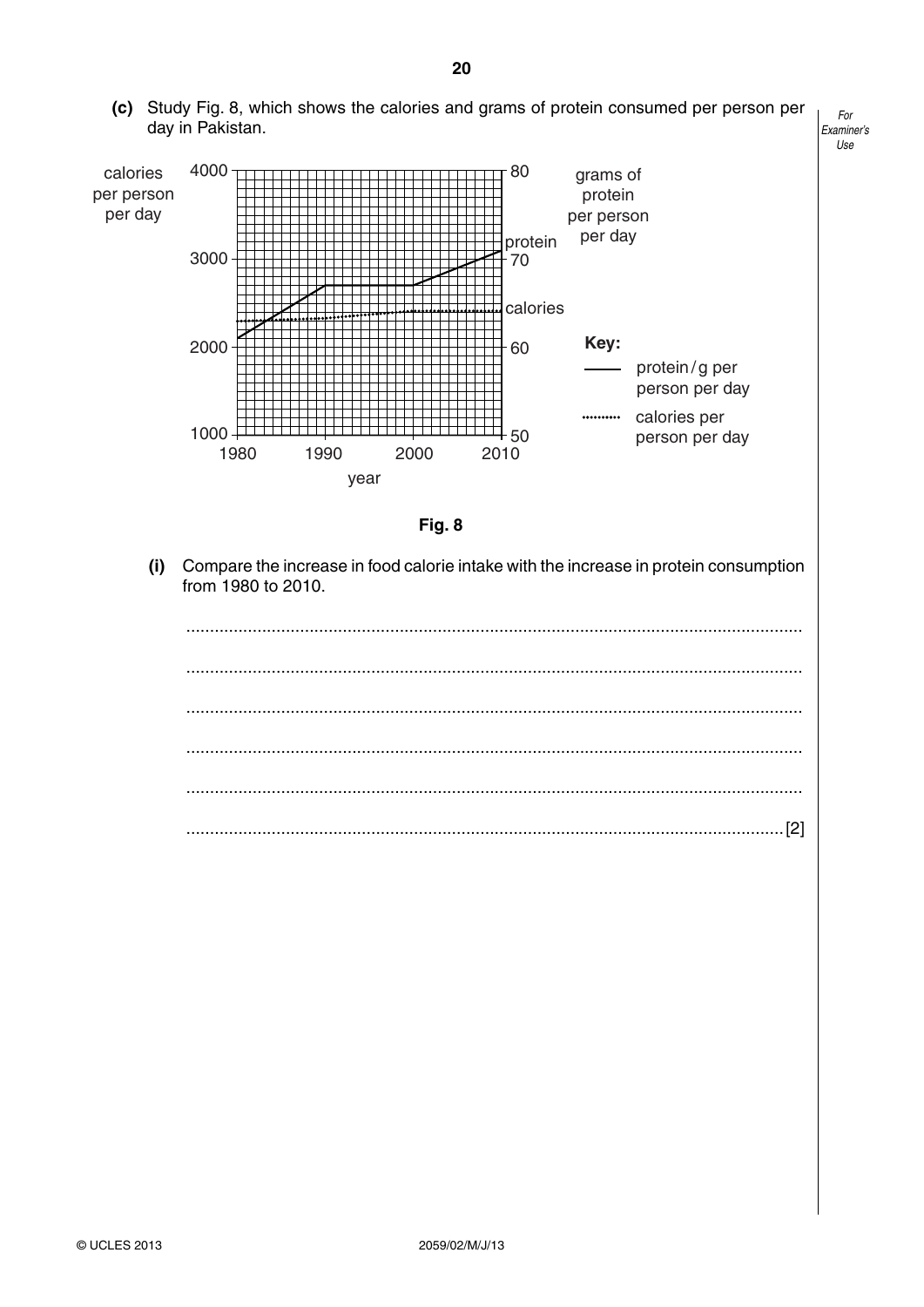$(ii)$ The United Nations (UN) has predicted that the population of Pakistan may double from 2010 to 2050. Examiner's To what extent can Pakistan increase its food supply for this large population? 

[Total: 25]

For

Use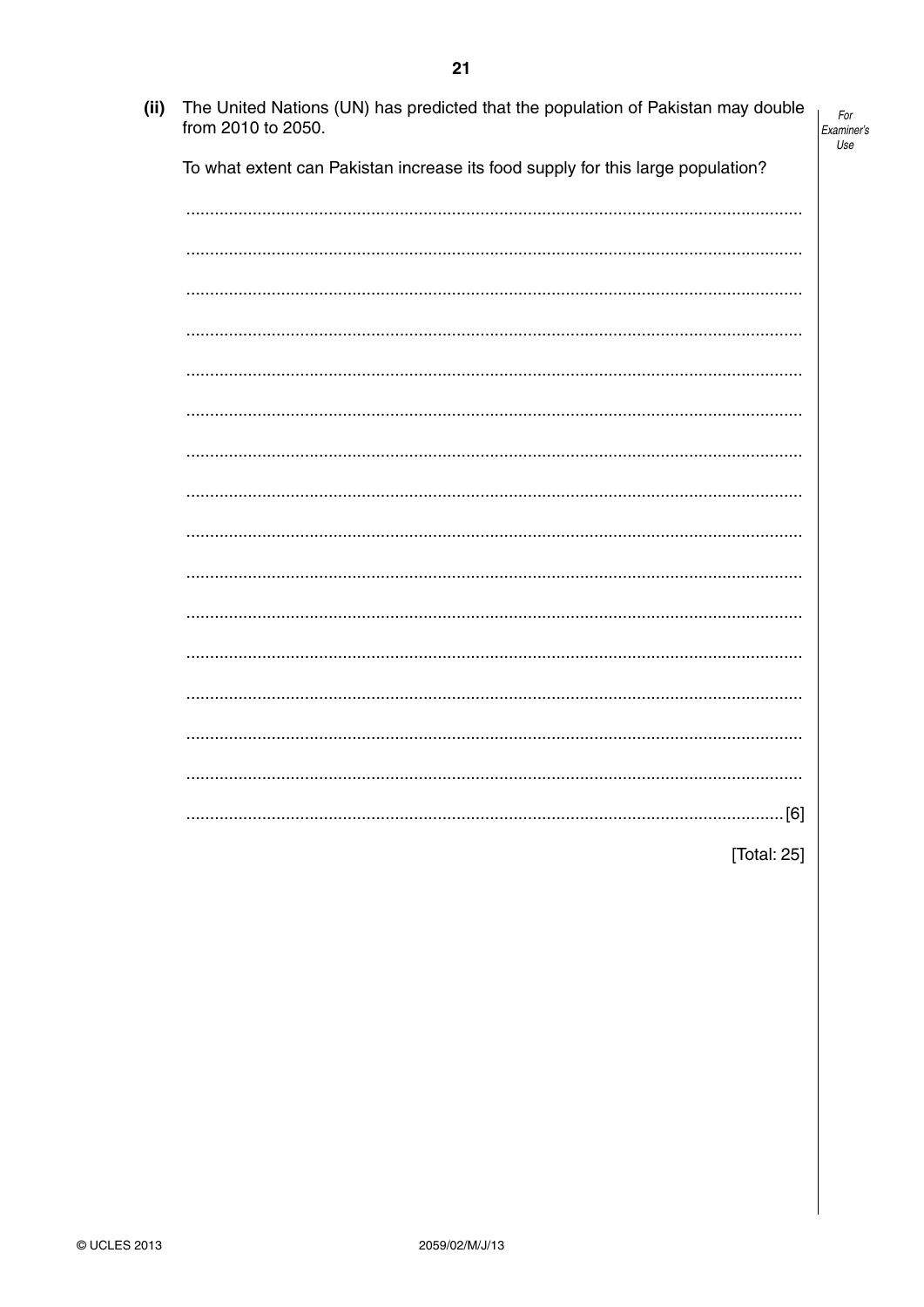#### **BLANK PAGE**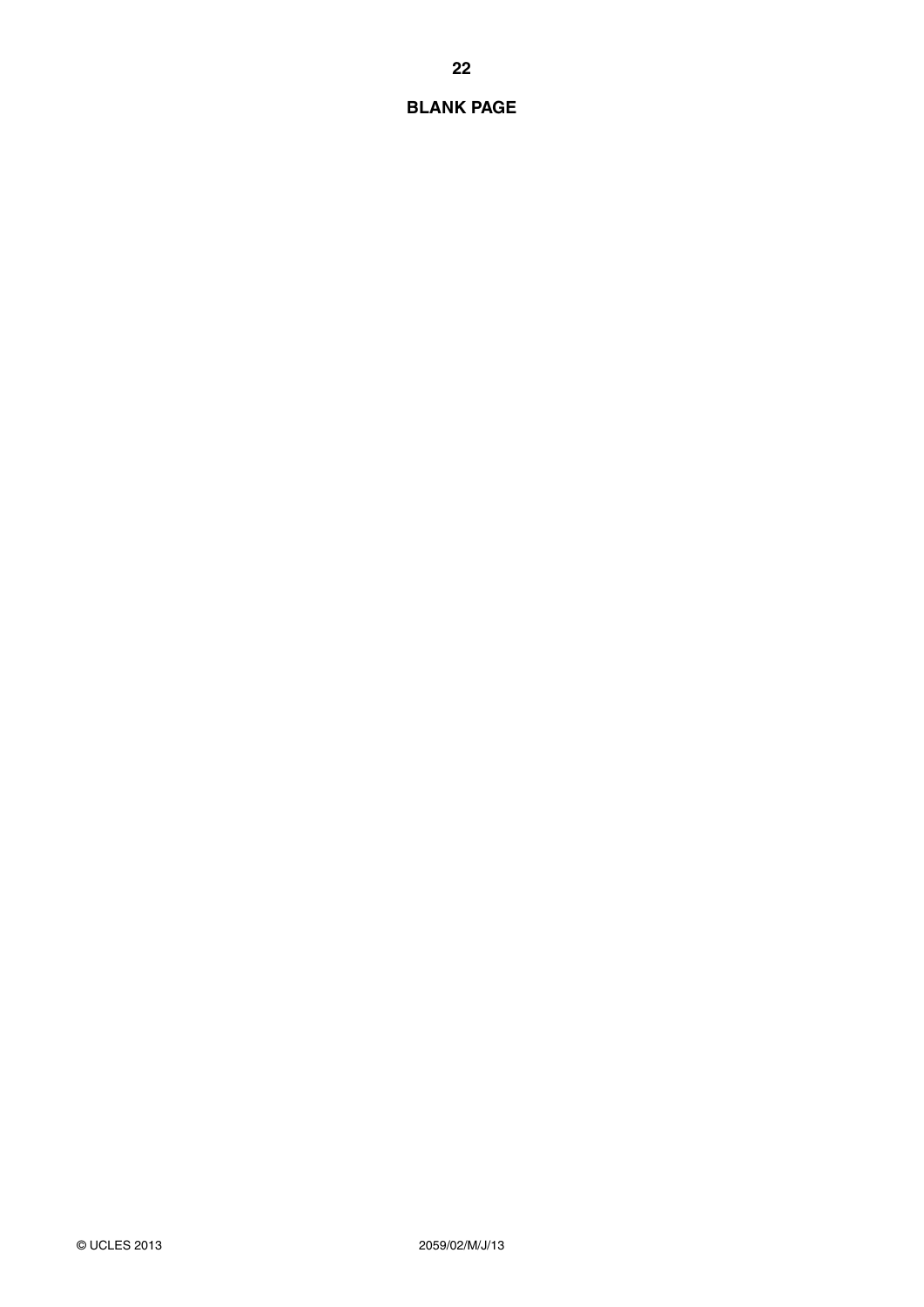#### **BLANK PAGE**